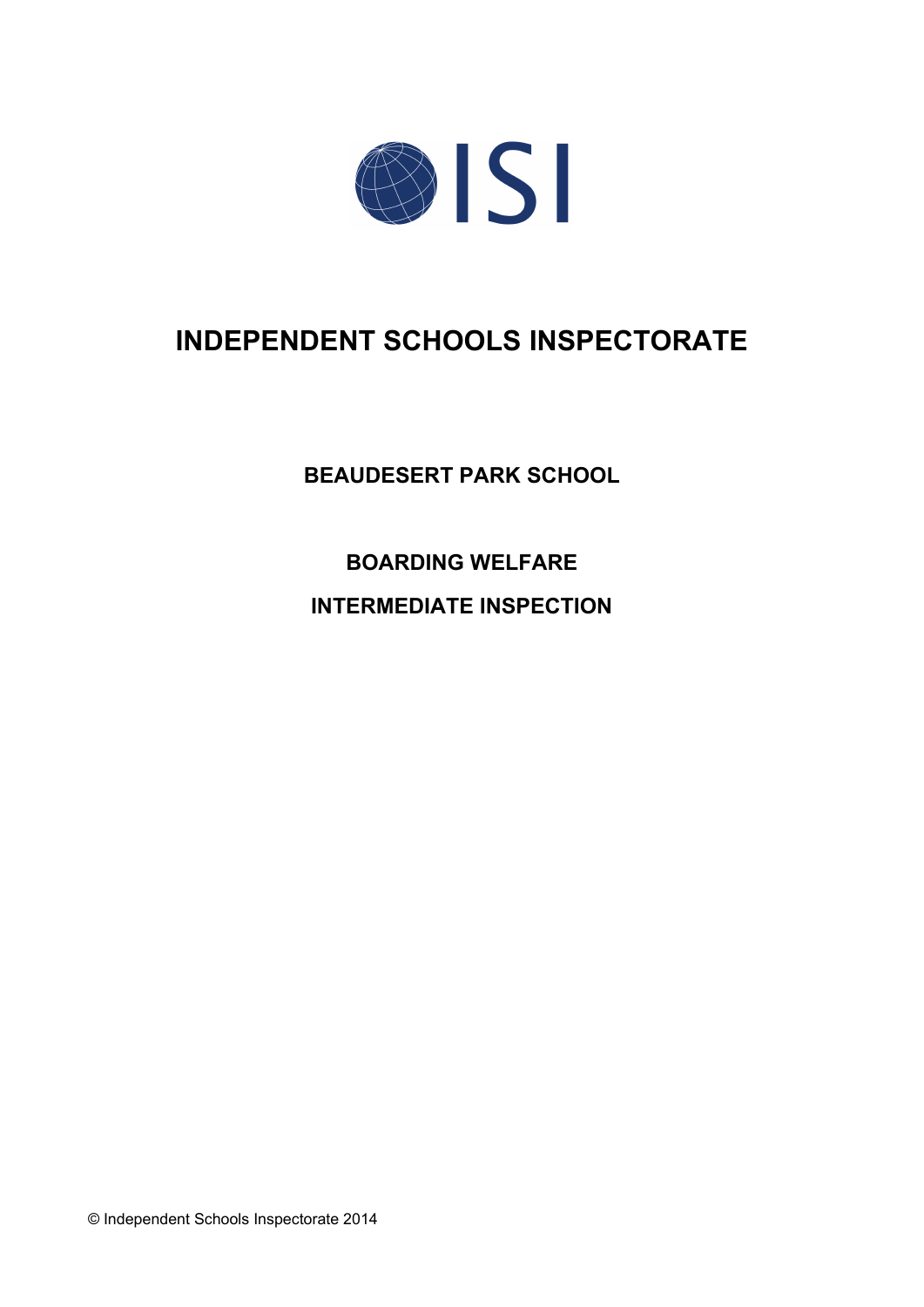# **INDEPENDENT SCHOOLS INSPECTORATE**

## **Beaudesert Park School**

| <b>Full Name of School</b>              | <b>Beaudesert Park School</b>                                                                         |     |            |     |  |
|-----------------------------------------|-------------------------------------------------------------------------------------------------------|-----|------------|-----|--|
| <b>DfE</b> Number                       | 916/6015                                                                                              |     |            |     |  |
| <b>Registered Charity Number 311711</b> |                                                                                                       |     |            |     |  |
| Address                                 | <b>Beaudesert Park School</b><br>Minchinhampton<br><b>Stroud</b><br><b>Gloucestershire</b><br>GL6 9AF |     |            |     |  |
| <b>Telephone Number</b>                 | 01453832072                                                                                           |     |            |     |  |
| <b>Fax Number</b>                       | 01453836040                                                                                           |     |            |     |  |
| <b>Email Address</b>                    | head@beaudesert.gloucs.sch.uk                                                                         |     |            |     |  |
| Head                                    | <b>Mr James Womersley</b>                                                                             |     |            |     |  |
| <b>Chair of Governors</b>               | <b>Mr Roger Trafford</b>                                                                              |     |            |     |  |
| Age Range                               | 3 to 13                                                                                               |     |            |     |  |
| <b>Total Number of Pupils</b>           | 407                                                                                                   |     |            |     |  |
| <b>Gender of Pupils</b>                 | Mixed (214 boys; 193 girls)                                                                           |     |            |     |  |
| Numbers by Age                          | 3-5 (EYFS):                                                                                           | 49  | $5 - 11$ : | 266 |  |
|                                         | $11 - 13:$                                                                                            | 92  |            |     |  |
| Number of Day Pupils                    | Total:                                                                                                | 401 |            |     |  |
| <b>Number of Boarders</b>               | Total:                                                                                                | 6   |            |     |  |
|                                         | Full:                                                                                                 | 0   | Weekly:    | 6   |  |
| <b>Inspection Dates</b>                 | 11 Feb 2014 to 13 Feb 2014                                                                            |     |            |     |  |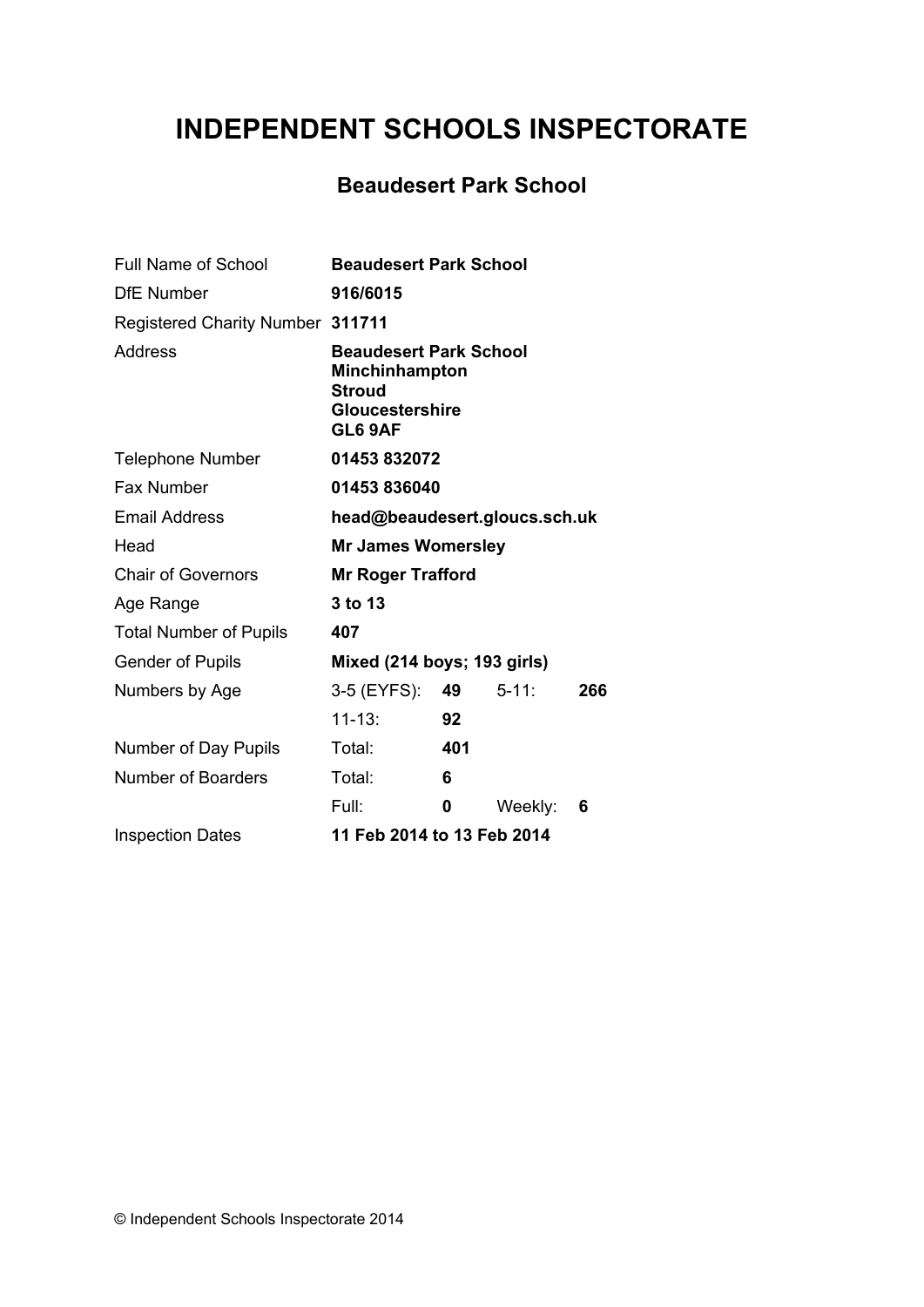## **PREFACE**

This inspection report follows the *ISI schedule* for intermediate inspections*,* focusing primarily on compliance with the National Minimum Standards for Boarding Schools (NMS). The inspection occurs over a period of two and a half continuous days in the school.

The Independent Schools Inspectorate (ISI) is the body approved by the Secretary of State for the purpose of inspecting schools belonging to the Independent Schools Council (ISC) Associations and reporting on compliance with the Education (Independent School Standards) (England) Regulations 2010, as amended. From September 2011 the inspection of boarding welfare forms part of the inspection process. This inspection focuses on the school's compliance with the National Minimum Standards for Boarding Schools. It comments on the progress made by the school in meeting the recommendations set out in the most recent statutory boarding inspection. Boarding inspections were previously carried out by the Office for Standards in Education (Ofsted), Children's Services and Skills. The relevant Ofsted report refers to an inspection in June 2010 and can be found at www.ofsted.gov.uk.

The inspection of the school is from an educational perspective and provides limited inspection of other aspects, although inspectors comment on any significant hazards or problems they encounter which have an adverse impact on children. The inspection does not include:

- (i) an exhaustive health and safety audit
- (ii) an in-depth examination of the structural condition of the school, its services or other physical features
- (iii) an investigation of the financial viability of the school or its accounting procedures
- (iv) an in-depth investigation of the school's compliance with employment law.

Inspectors may be aware of individual safeguarding concerns, allegations and complaints as part of the inspection process. Such matters will not usually be referred to in the published report but will have been considered by the team in reaching their judgement.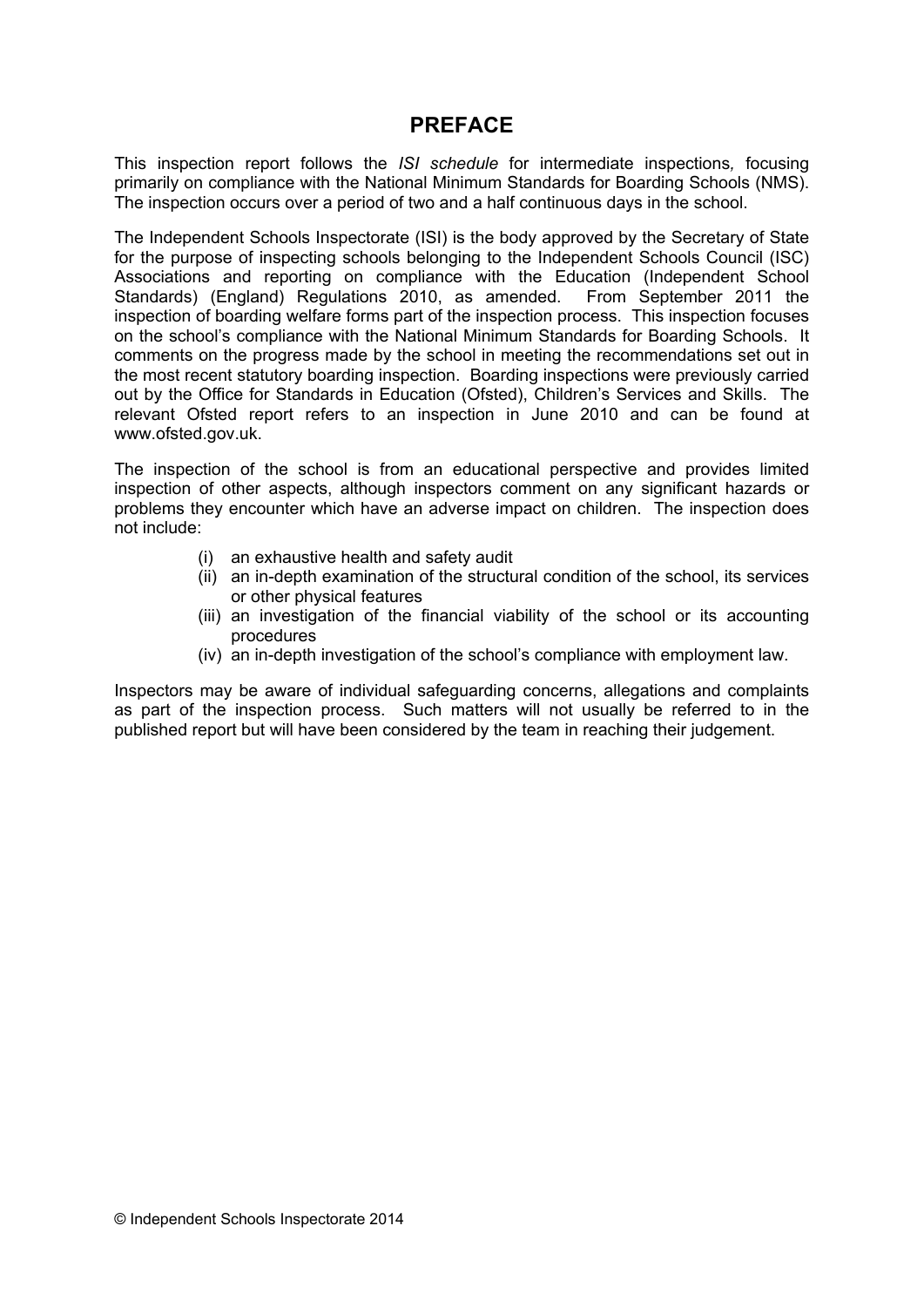## **INSPECTION EVIDENCE**

The inspectors conducted formal interviews with boarders, held discussions with senior members of staff and with the chair of governors, observed a sample of the extra-curricular activities that occurred during the inspection period and attended registration sessions. Inspectors visited each of the boarding houses and the facilities for sick or injured pupils. The responses of parents and boarding pupils to pre-inspection questionnaires were analysed, and the inspectors examined regulatory documentation made available by the school.

### **Inspectors**

Mrs Bridget Windley **Reporting Inspector** 

Mr Jeremy Wyld **Team Inspector for Boarding** (Deputy Head, IAPS school)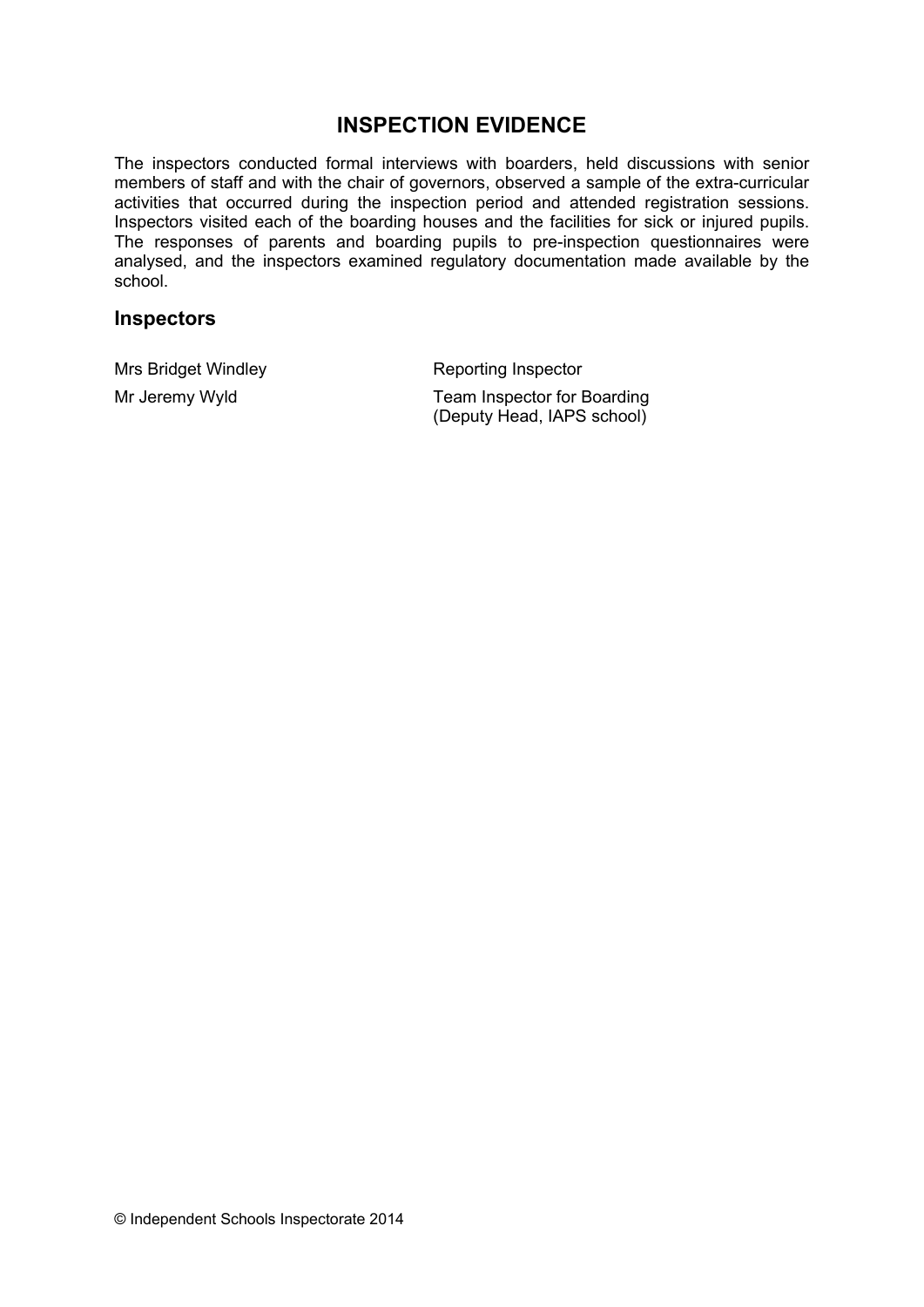## **CONTENTS**

| 1   | THE CHARACTERISTICS OF THE SCHOOL                   | 1 |
|-----|-----------------------------------------------------|---|
|     | <b>SUMMARY</b>                                      | 2 |
|     | (i) Compliance with regulatory requirements         | 2 |
|     | (ii) Recommendation for further improvement         | 2 |
|     | (iii) Progress since the previous inspection        | 2 |
| 3   | <b>COMPLIANCE WITH NATIONAL MINIMUM STANDARDS</b>   | 3 |
| (a) | Boarding provision and care                         | 3 |
| (b) | Arrangements for welfare and safeguarding           | 4 |
| (C) | Leadership and management of the boarding provision | 5 |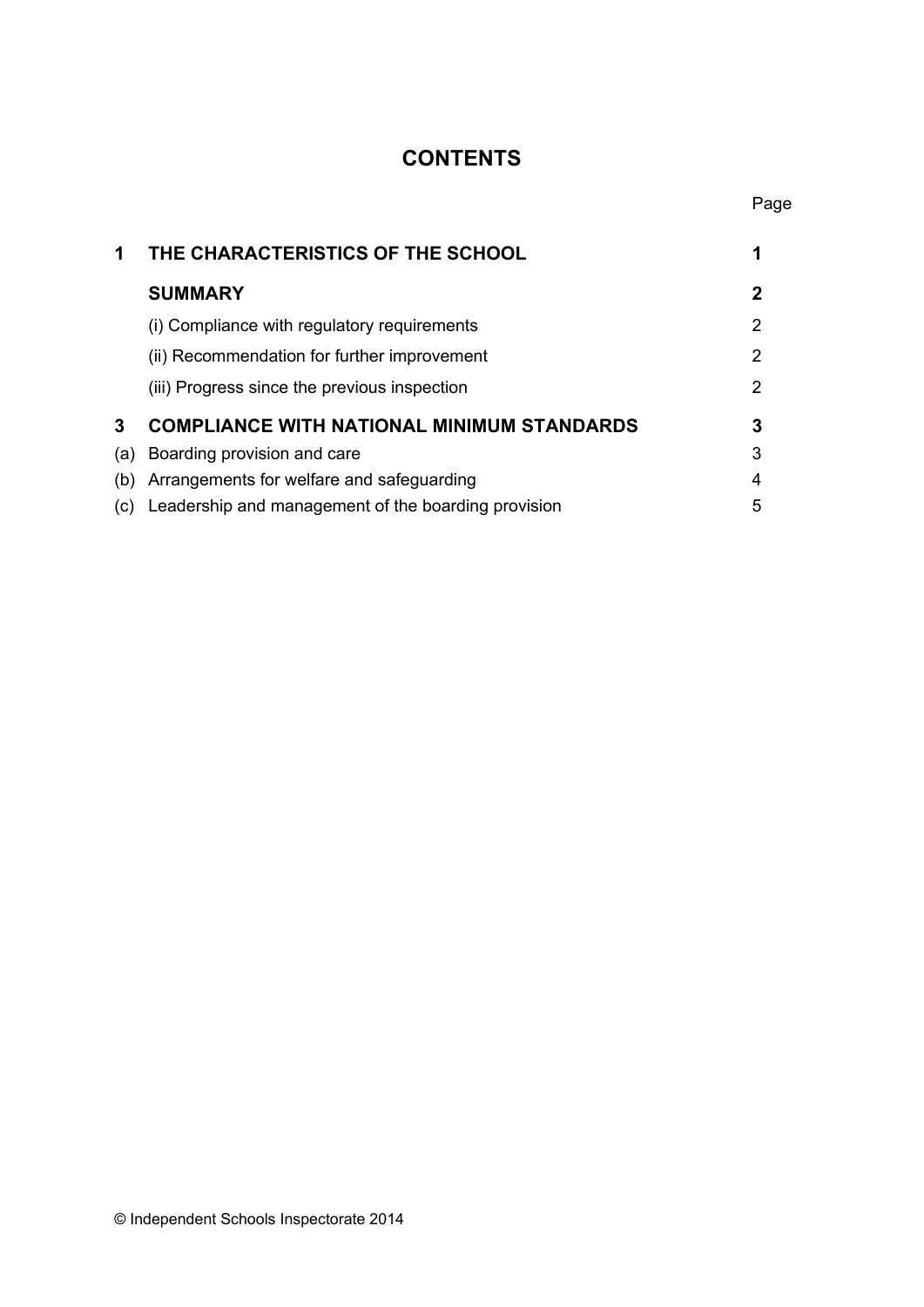## **1. THE CHARACTERISTICS OF THE SCHOOL**

- 1.1 Beaudesert Park School is a day and boarding school for boys and girls aged between three and thirteen. It was originally founded in 1908, at Henley in Warwickshire, as a boarding and preparatory school for boys. In 1918, the school moved to its present site of over 40 acres in Minchinhampton, near Stroud in Gloucestershire. The school, which is an Anglican foundation, is overseen by a board of governors. School facilities include indoor and outdoor swimming pools, tennis courts, recreation fields and a sports hall. The boarding house accommodation, which has capacity for 75 boarders, is located within the main school building, as is the accommodation for resident boarding staff.
- 1.2 Opportunities for pupils to board commence in Year 4, with weekly and flexible boarding offered between Monday and Saturday. Six pupils board weekly. On average, 125 pupils board on a flexible basis during the course of a week. Boarders are drawn from mostly farming, business and professional backgrounds in the local area. Almost all are of white British origin. The school has identified 71 pupils as having special educational needs and/or disabilities, none of whom have a statement of special educational needs. No pupils speak English as an additional language.
- 1.3 Within its Christian ethos, the school aims to prepare boys and girls for a rapidly changing world and the many challenges that lie ahead. Through giving pupils a wide range of opportunities, the school seeks to enable them to enjoy success, instilling in them a strong sense of purpose and self-confidence. The school strives to offer parents an unbiased choice of senior school best suited to their children, aiming to balance ambition with realism.
- 1.4 National Curriculum nomenclature is used throughout this report to refer to year groups in the school.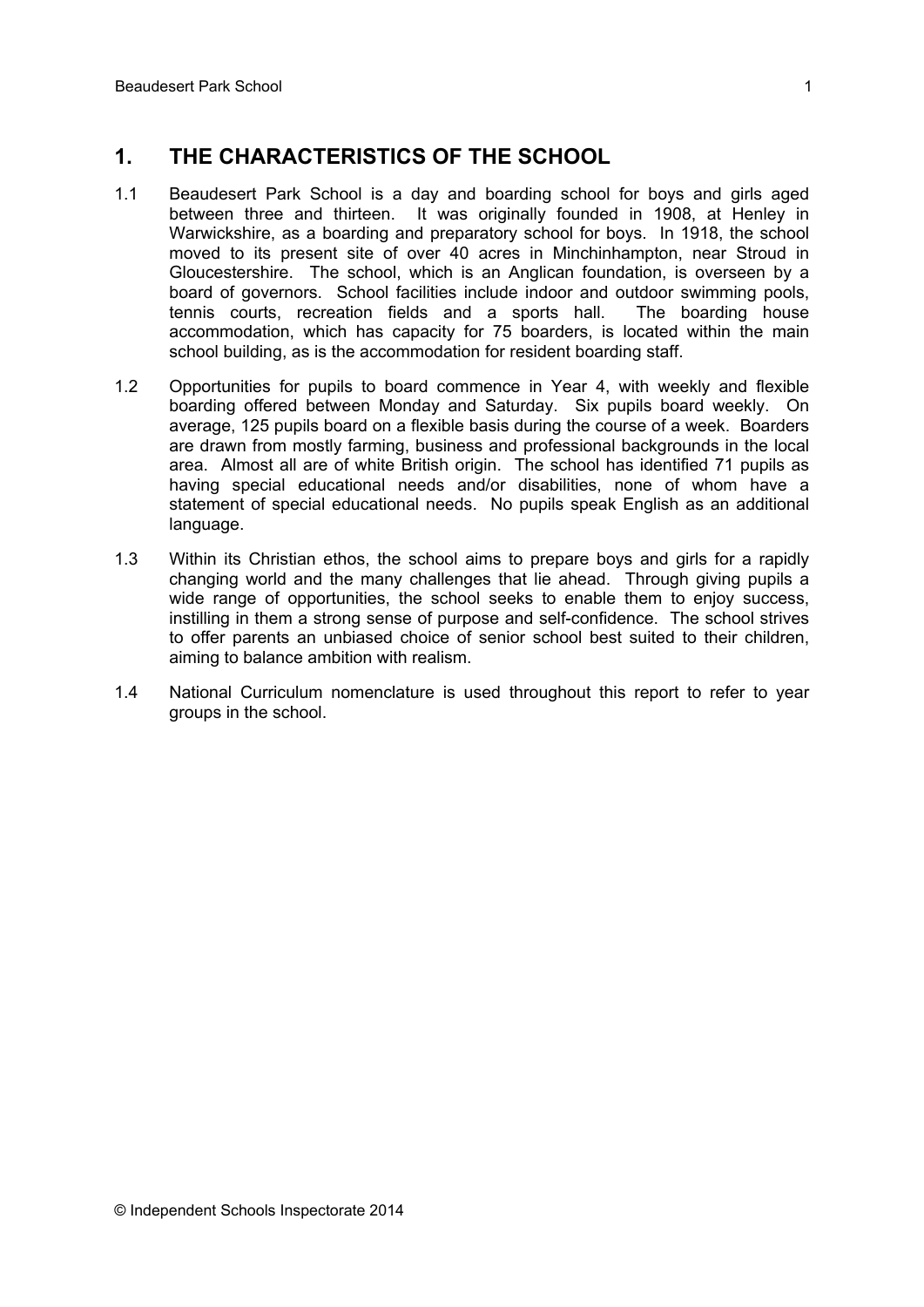## **2. SUMMARY**

#### **(i) Compliance with regulatory requirements**

2.1 The school meets all the National Minimum Standards for Boarding Schools 2013.

### **(ii) Recommendation for further improvement**

- 2.2 The school is advised to make the following improvement.
	- 1. Ensure that all boarders have a greater awareness of the role of the independent listener.

#### **(iii) Progress since the previous inspection**

2.3 The previous boarding welfare inspection was undertaken by Ofsted in June 2010. Recommendations were made regarding medical procedures, risk assessments, recruitment checks, seeking boarders' views, updates to boarders' information and monitoring of the school's standards. These recommendations have been fully met.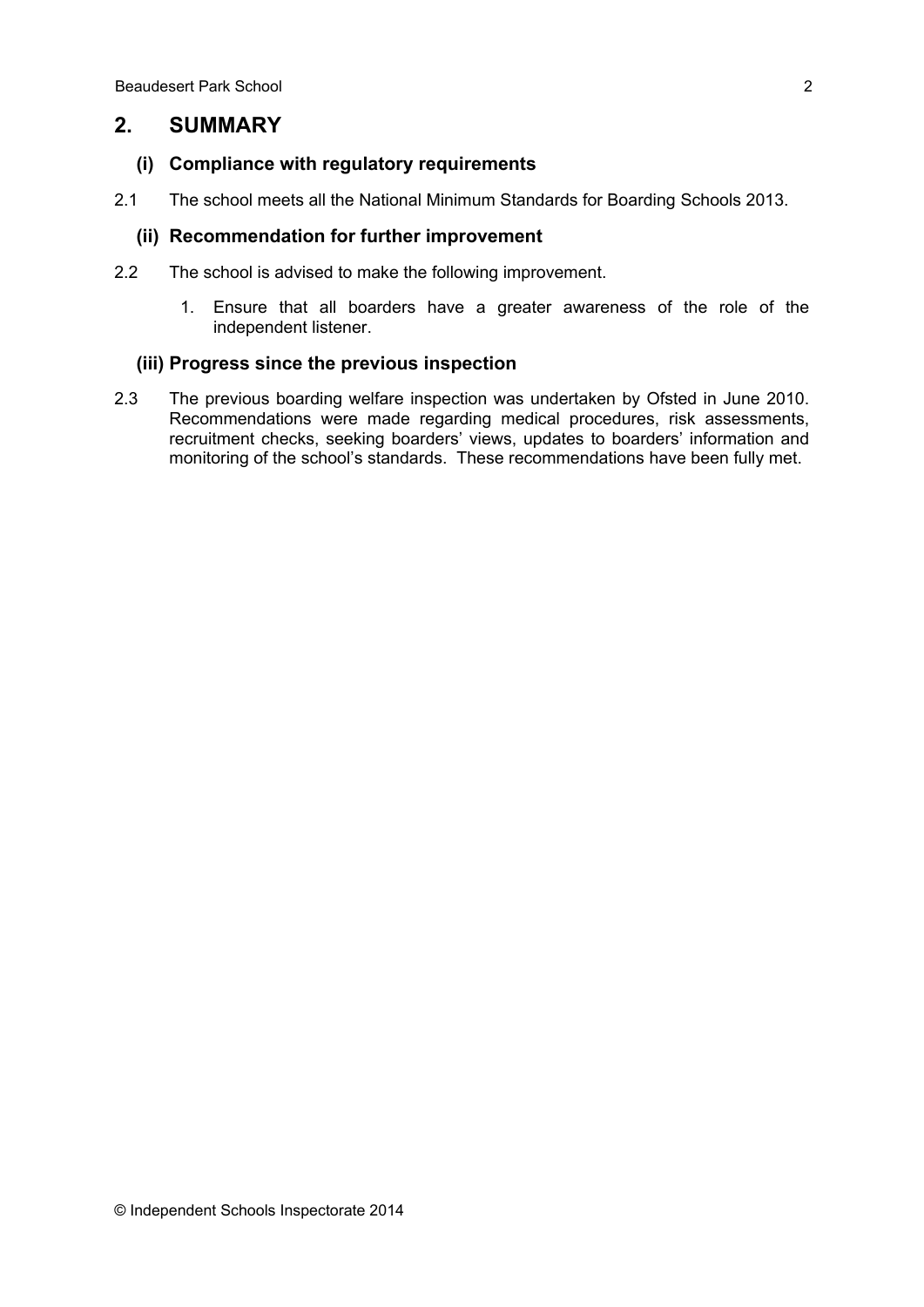## **3. COMPLIANCE WITH NATIONAL MINIMUM STANDARDS**

### **3.(a) Boarding provision and care**

- 3.1 The school meets all of the NMS under this section.
- 3.2 The school has an appropriate process of induction for new boarders. A 'taster' night in Year 3 introduces them to boarding and covers fire safety, evacuation and general boarding procedures. New boarders also receive a booklet written in childfriendly language that outlines key information. Boarders say that there are many adults within the school community to whom they can turn should they need support. Telephone numbers for helplines and the Children's Rights Director are visible in the boarding house, as are the details of the school's independent listener. In interviews, not all boarders were fully aware of the role of the independent listener. [NMS 2]
- 3.3 The school implements appropriate procedures for ill or injured boarders, overseen by two qualified nurses. Detailed policies for dealing with medical emergencies, first aid and care of those with chronic conditions or with disabilities ensure boarders' well-being. Suitable accommodation is provided for those who are unwell and all boarders speak with enthusiasm about the high level of care they receive. Prescribed medicines and homely remedies are administered by trained staff. Medicines are stored securely and records are kept of medication, treatment and accidents. Medical, dental, optometric or other services can be arranged locally. With only appropriate exceptions, boarders do not self-medicate. The boarders' rights to confidentiality and privacy are respected. [NMS 3]
- 3.4 Boarders are able to contact their parents and families in private, using the telephones available in the boarding house and around the school. They also have many opportunities to use email. The school monitors boarders' use of electronic equipment for communication to ensure that they are kept safe. [NMS 4]
- 3.5 The boarding areas for boys and girls are suitably separate. The fabric, fixtures and fittings of the boarding house are treated with care and the house is well lit, ventilated, heated and maintained. Dormitories are tidy and homely, and boarders bring their own duvet covers, blankets and soft toys to personalise their space. An appropriate number of washing and toilet facilities are available and these provide a suitable level of privacy. A bright and comfortable common room is equipped for socialising and recreation. Boarders have supervised access to the school's specialist facilities and are able to use the library and classrooms for private study. Access to the boarding house is restricted to residents and school staff. Arrangements for security around the school do not intrude on privacy. [NMS 5]
- 3.6 Boarders, including those with special dietary requirements, are provided with healthy, nutritious meals that they enjoy. Food is prepared in hygienic conditions and served in the school's spacious dining hall. Fruit is available for boarders and drinking water is available from water fountains throughout the school. In preinspection questionnaire responses, all boarders praised the quality of the food. **INMS 81**
- 3.7 Laundry arrangements ensure that clean clothes and bedding are returned efficiently to the correct boarder's storage area. Boarders can obtain stationery items through their form teacher in school. Boarders can store personal items in their drawer and boarding staff look after valuable items. [NMS 5]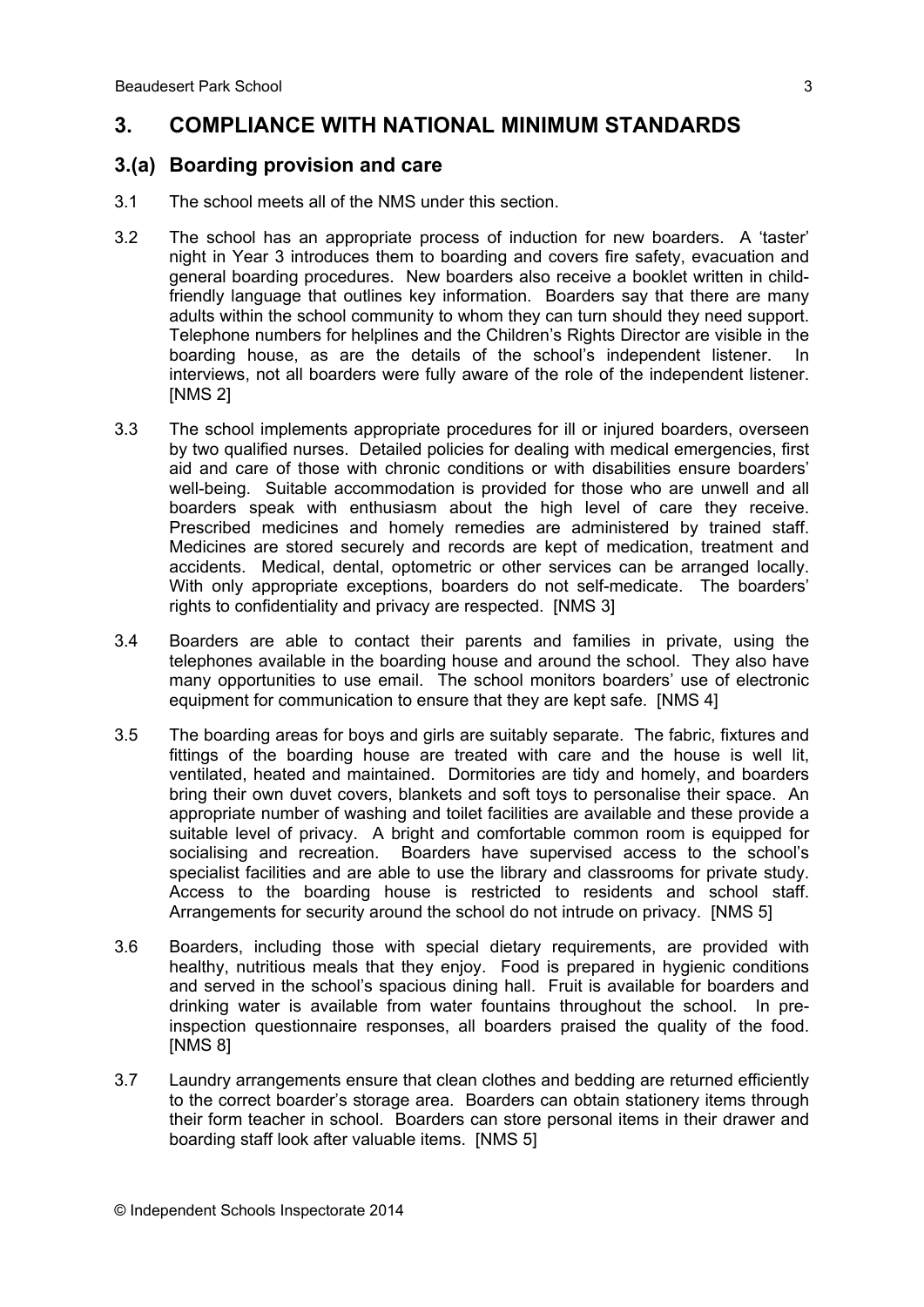3.8 A wide range of activities is available in the evenings, confirmed by boarders. Activities include art, pottery and Scottish dancing. External visits are also arranged, for example to the cathedral and to a mosque in Gloucester. The 'Beaudesert Badge' after-school scheme of activities is designed to equip the boarders with life skills. There are several safe areas where boarders can be alone should they wish and in interviews they reported that they are very happy with the balance of supervised activities and free time. Boarders have access to television, newspapers, magazines and, with appropriate safeguards in place, the internet, to gain an awareness of current affairs. [NMS 10]

#### **3.(b) Arrangements for welfare and safeguarding**

- 3.9 The school meets all of the NMS under this section.
- 3.10 Thorough welfare, health and safety policies underpin the boarders' safety. The premises are suitably maintained and the boarding house promotes a safe environment. Risk assessments cover all aspects of school life and appropriate records are kept. Trips and visits outside the school are carefully assessed and all necessary safety precautions are taken. Suitable external audits such as for electrical testing and maintenance tests are undertaken regularly. [NMS 6]
- 3.11 Appropriate fire precautions minimise hazards and promote fire safety. Regular fire drills, both during the day and at night, ensure that pupils are aware of procedures in a variety of situations. Records are kept of fire drills and maintenance of equipment, and appropriate action is taken to remedy any areas for attention. [NMS 7]
- 3.12 The safeguarding policy complies with official guidance and is implemented carefully. The designated officer for child protection has undertaken the appropriate training, as have all staff. An annual review of the policy and procedures is undertaken by the governors, and their related duties for the safeguarding of pupils are suitably discharged. The school has good relations with the local safeguarding children's board. Any concerns about individual boarders are handled sensitively and detailed records are kept. [NMS 11]
- 3.13 The school promotes positive behaviour, and rewards and sanctions are given in accordance with its policies. Boarders have a clear understanding of the school's procedures and generally consider them to be fair. A very small minority of boarders commented in response to the pre-inspection questionnaires that the issuing of rewards and sanctions is not always fair. Inspection evidence from scrutiny of behavioural records and procedures did not support this view. In discussions, boarders reported that there is no bullying behaviour in the house and they are confident that if it did occur it would be addressed swiftly and efficiently. All required documentation regarding the use of restraint and arrangements for searching pupils or their possessions is in place. [NMS 12]
- 3.14 Recruitment processes are appropriate and the central register of appointment checks is maintained accurately. All necessary staff checks are undertaken before appointment. There are no adult members of staff households residing on site who are not employed by the school. Visitors to the boarding areas are sufficiently overseen to prevent unsupervised access to boarders or their accommodation. The school does not appoint quardians. [NMS 14]